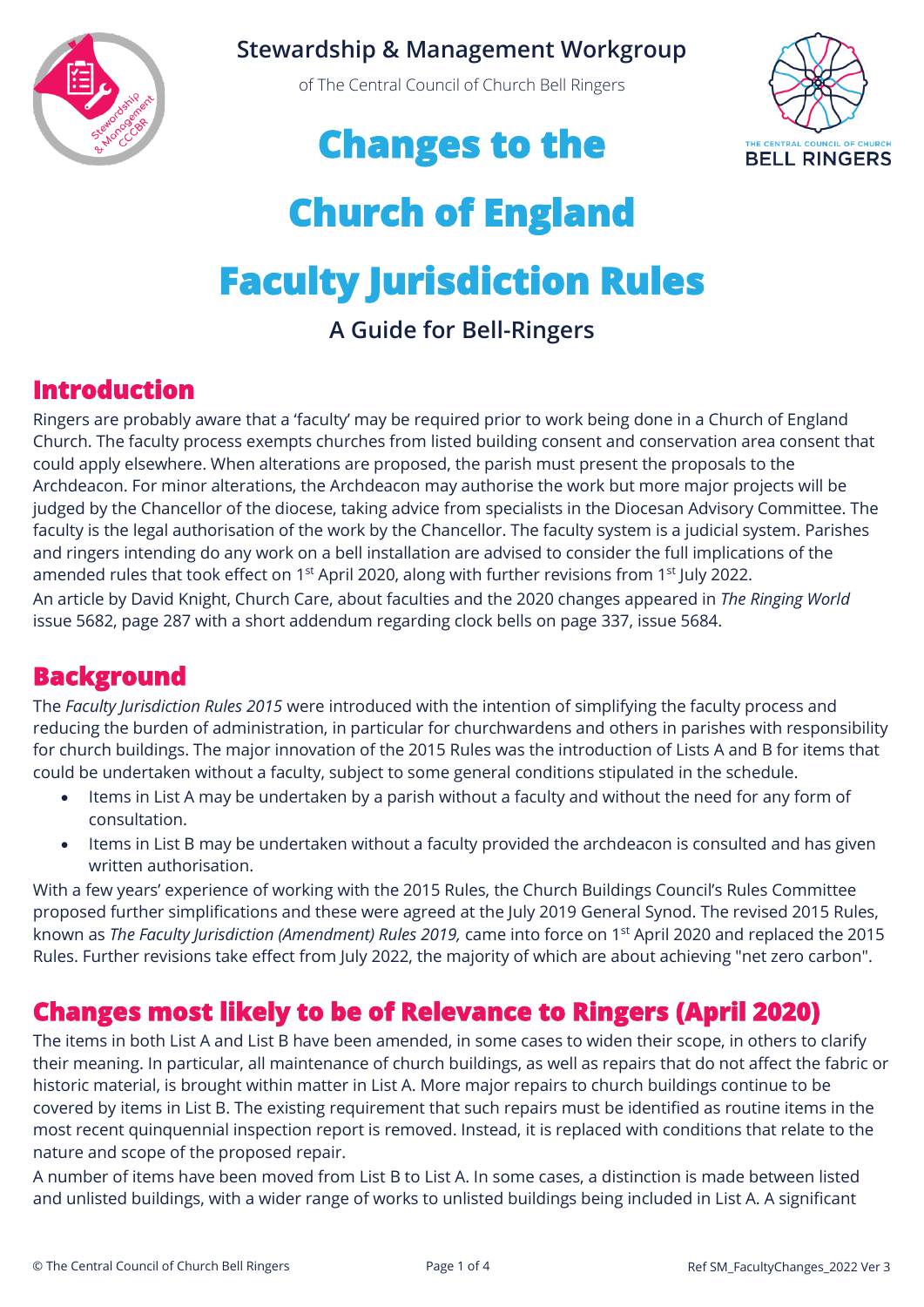number of new items have been added to both Lists.

In addition to changes in Lists A & B, there are significant changes to the process required for consultation of stakeholders prior to starting faculty proceedings.

Note that one of the general conditions when a faculty is still required, even if the work is in List A or B is '… the sale or other disposal of an article of architectural, archaeological, artistic or historic interest….' – this may affect ringers undertaking what would otherwise be deemed to be routine maintenance or "having a good clear out and tidy up".

More information about Faculty legislation is available on the Church Care website:

<https://www.churchofengland.org/resources/churchcare/church-buildings-council/how-we-manage-our-buildings>

#### **The April 2020 Revised List A**

The following extract is taken from Schedule I, Table 1 of the Faculty Jurisdiction Rules 2019. This extract relates to bells; the section on clocks is also included as church clocks are typically housed in the church tower and in many cases use the ringing bells as clock bells. As stated above, items in List A may simply be undertaken by a parish without a faculty and without the need for any form of consultation. The underlining indicates changes in the text between the 2015 and the 2019 versions with July 2022 addition indicated in red.

|   | A3. Bells etc.                                                                                                                             |                                                                                                            |
|---|--------------------------------------------------------------------------------------------------------------------------------------------|------------------------------------------------------------------------------------------------------------|
|   | <b>Matter</b>                                                                                                                              | <b>Specified Conditions</b>                                                                                |
|   | The inspection and routine maintenance of bells,<br>bell fittings and bell frames                                                          | No tonal alterations are made to any bell<br>No bell is lifted from its bearings                           |
| 2 | The repair and maintenance of clappers, crown<br>staples (including re-bushing) and bell wheels                                            | Works do not include the re-soling or re-rimming<br>of a bell wheel<br>No bell is lifted from its bearings |
| 3 | The repair or replacement of bell stays, pulleys,<br>bell ropes (including in Ellacombe apparatus), rope<br>bosses, sliders or slider gear | No bell is lifted from its bearings                                                                        |
| 4 | The repainting of metal bell frames and metal bell<br>fittings                                                                             | No bell is lifted from its bearings                                                                        |
| 5 | The like for like replacement of a wrought iron<br>clapper shaft (2022 addition)                                                           |                                                                                                            |

|   | A4. Clocks                                                                                                                                                                    |                                                                                                |
|---|-------------------------------------------------------------------------------------------------------------------------------------------------------------------------------|------------------------------------------------------------------------------------------------|
|   | <b>Matter</b>                                                                                                                                                                 | <b>Specified Conditions</b>                                                                    |
|   | The inspection and routine maintenance of clocks<br>and clock dials                                                                                                           | Works do not include re-painting or re-gilding of<br>clock dials or repainting clock movements |
| 2 | Maintenance and like-for-like repairs, without<br>removing the clock from the church, of:<br>(a) ratchets, clicks and click springs on flies<br>(b) locking levers<br>pulleys |                                                                                                |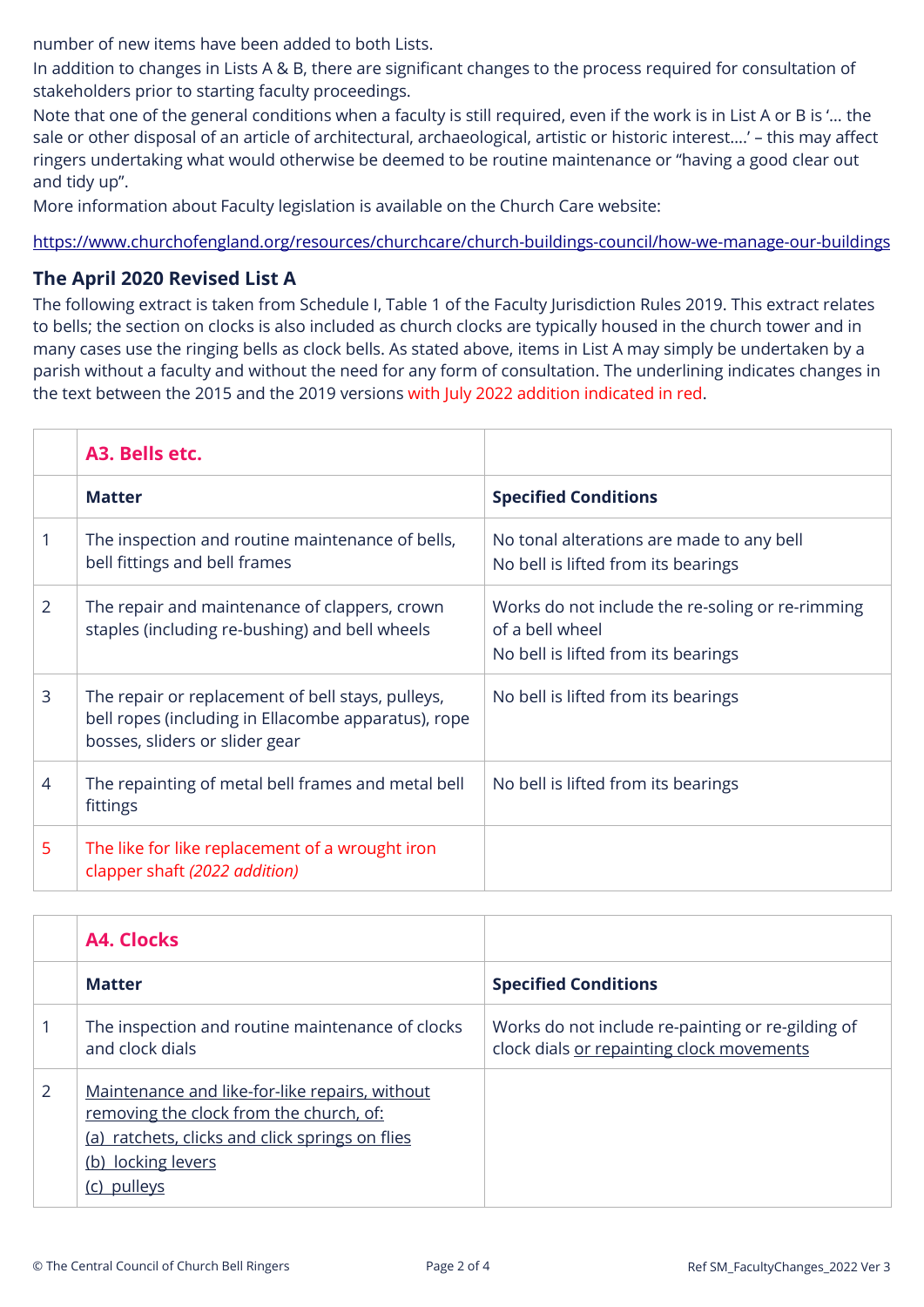|                | (d) broken hands<br>(e) clock hammers and their springs                                     |                                                                                                                                                                 |
|----------------|---------------------------------------------------------------------------------------------|-----------------------------------------------------------------------------------------------------------------------------------------------------------------|
| 3              | Replacement of:<br>(a) weight lines<br>(b) suspension springs<br>(c) fixings of clock dials |                                                                                                                                                                 |
| $\overline{4}$ | The reinstallation of disconnected hands and<br>numerals                                    | Works do not include re-painting or re-gilding of<br>clock dials or repainting clock movements                                                                  |
| 5              | Repairs to bell cranks and clock bell hammers                                               |                                                                                                                                                                 |
| 6              | The upgrading of electrical control devices and<br><u>programmers</u>                       | Any work to an electrical installation is carried out<br>by a person whose work is subject to an accredited<br>certification scheme (as defined in rule 3.1(6)) |

#### **The April 2020 Revised List B**

The following extract is taken from Schedule I, Table 2 of the Faculty Jurisdiction Rules 2019. This table prescribes matters which may, subject to any specified conditions, be undertaken without a faculty if the Archdeacon has been consulted on the proposal to undertake the matter and has given notice in writing that the matter may be undertaken without a faculty. The Archdeacon may impose additional conditions in the written notice. The underlining indicates changes in the text between the 2015 and the 2019 versions with July 2022 revision indicated in red.

|                | <b>B2. Bells etc.</b>                                                                                                                                                |                                                                                                                                                                                                                                                                               |
|----------------|----------------------------------------------------------------------------------------------------------------------------------------------------------------------|-------------------------------------------------------------------------------------------------------------------------------------------------------------------------------------------------------------------------------------------------------------------------------|
|                | <b>Matter</b>                                                                                                                                                        | <b>Specified Conditions</b>                                                                                                                                                                                                                                                   |
| 1              | The lifting of a bell to allow the cleaning of bearings<br>and housings                                                                                              | Regard is had to any guidance issued by the<br><b>Church Buildings Council</b><br>No modification is made to the manner in which<br>any bell may be sounded<br>No historic material is modified or removed                                                                    |
| $\overline{2}$ | The like for like replacement of:<br>(a) bearings and their housings<br>(b) gudgeons<br>(c) crown staple assembly<br>(d) steel or cast iron headstocks<br>(e) wheels | Regard is had to any guidance issued by the<br><b>Church Buildings Council</b><br>The works do not involve the drilling or turning of<br>the bell<br>No modification is made to the manner in which<br>any bell may be sounded<br>No historic material is modified or removed |
| 3              | The replacement of:<br>(a) bell bolts<br>(b) a wrought iron clapper shaft with a wooden-<br>shafted clapper                                                          | Regard is had to any guidance issued by the<br><b>Church Buildings Council</b><br>No modification is made to the manner in which<br>any bell may be sounded<br>No historic material is modified or removed                                                                    |
| $\overline{4}$ | The treatment of timber bell frames with<br>preservative or insecticide materials                                                                                    |                                                                                                                                                                                                                                                                               |